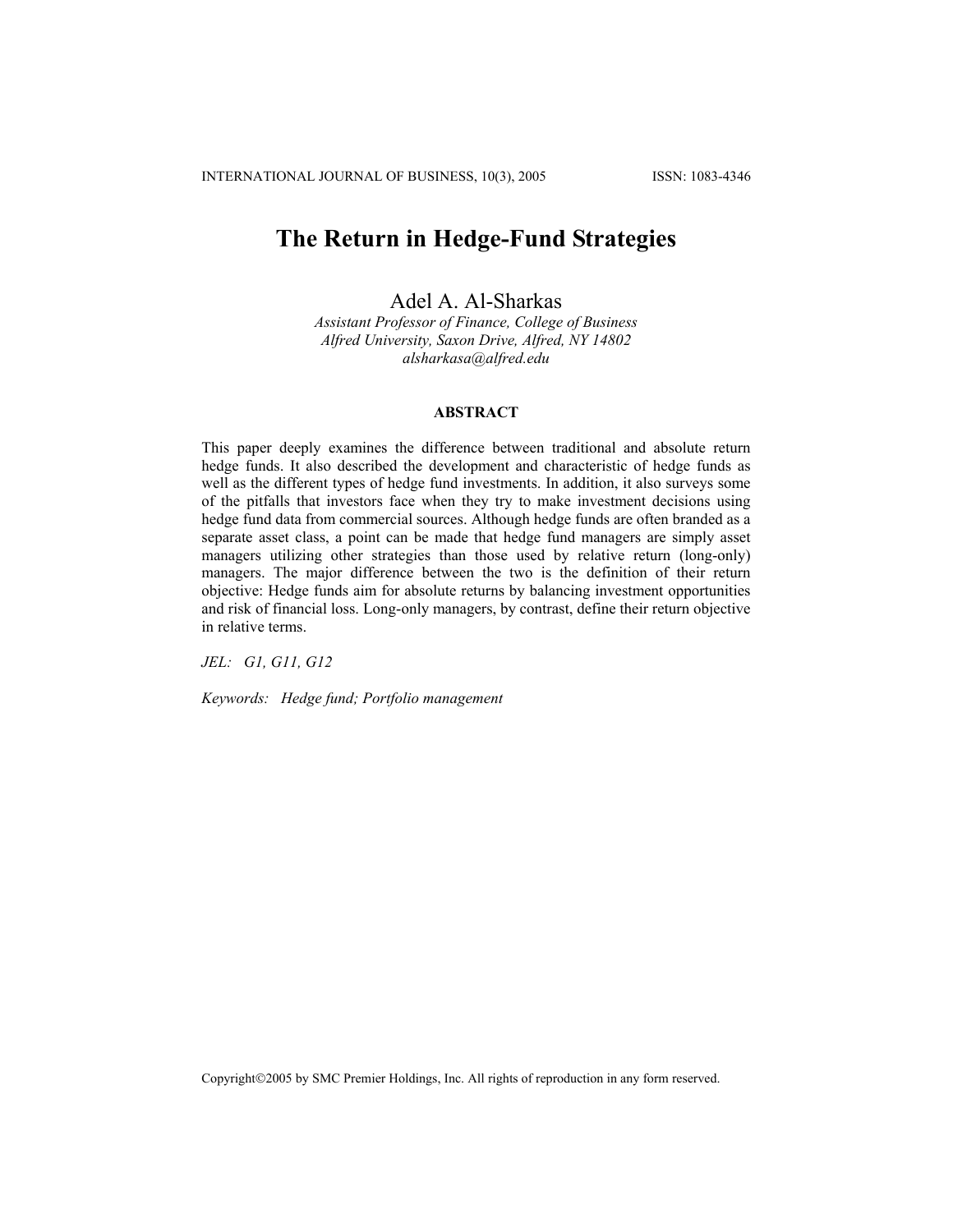## **I. INTRODUCTION**

Since the early 1990s, there has been a growing interest in the use of hedge funds among both institutional and private investors.<sup>1</sup> Due to their private nature, it is difficult to obtain adequate information about the operations of individual hedge funds and reliable summary statistics about the industry as a whole. Hedge funds are claimed to have been among the few bright spots in the investment world for the last two years. But just how well these alternative investment vehicles stack up against stocks, bonds, and mutual funds is difficult to gauge. This is because there is no generally accepted benchmark for measuring the performance of the nearly 6,000 hedge funds now operating around the world.

Hedge funds are known to be growing in size and diversity. In practical terms, it is not easy to estimate the current size of the hedge funds industry unless all funds are regulated, or obligated to register their operations with a common authority. Brooks and Kat (2001) estimated that, as of April 2001, there are approximately 6,000 hedge funds with an estimated US\$ 400 billion in assets under management and US\$ 1 trillion in total assets.

Three different features differentiate hedge funds from other forms of managed funds (e.g., mutual funds). Most hedge funds are small and organized around a few experienced investment professionals. In fact, more than half of the United States' hedge funds manage amounts of less than US\$ 25 million. Furthermore, most hedge funds are leveraged. It is estimated that 70% of hedge funds use leverage and about 18% borrowed more than one dollar for every dollar of capital (Eichengreen and Mathieson (1998)). Another unique feature of hedge funds is their short life span. According to Lavino (2000), hedge funds have an average life span of about 3.5 years. Very few have a track record of more than 10 years. These features lead many investors to view hedge funds as "risky" and "opportunistic." But what exactly is the difference between traditional and absolute return investing? How did the hedge fund industry evolve? Which different types of hedge funds can be distinguished and what does their performance structure look like? Finally, what are the risks, returns, and pitfalls of investing in hedge funds?

This paper will carefully examine these critical issues. It will introduce the reader to the basic elements of portfolio theory as well as the differences between longonly and absolute return funds. The focus lies on portraying what hedge funds are, the different types that exist, their history, and their performance structure. As mentioned before, it will also show advantages, disadvantages, and critical issues regarding hedge fund investing.

## **II. THE DIFFERENCE BETWEEN LONG-ONLY AND ABSOLUTE RETURN FUNDS**

How does traditional portfolio management work? First of all, traditional long-only portfolio management can be divided into two groups: passive and active portfolio management. The fundamental idea behind passive portfolio management is the market efficiency hypothesis. Fama (1970) reasons that, "A market in which prices always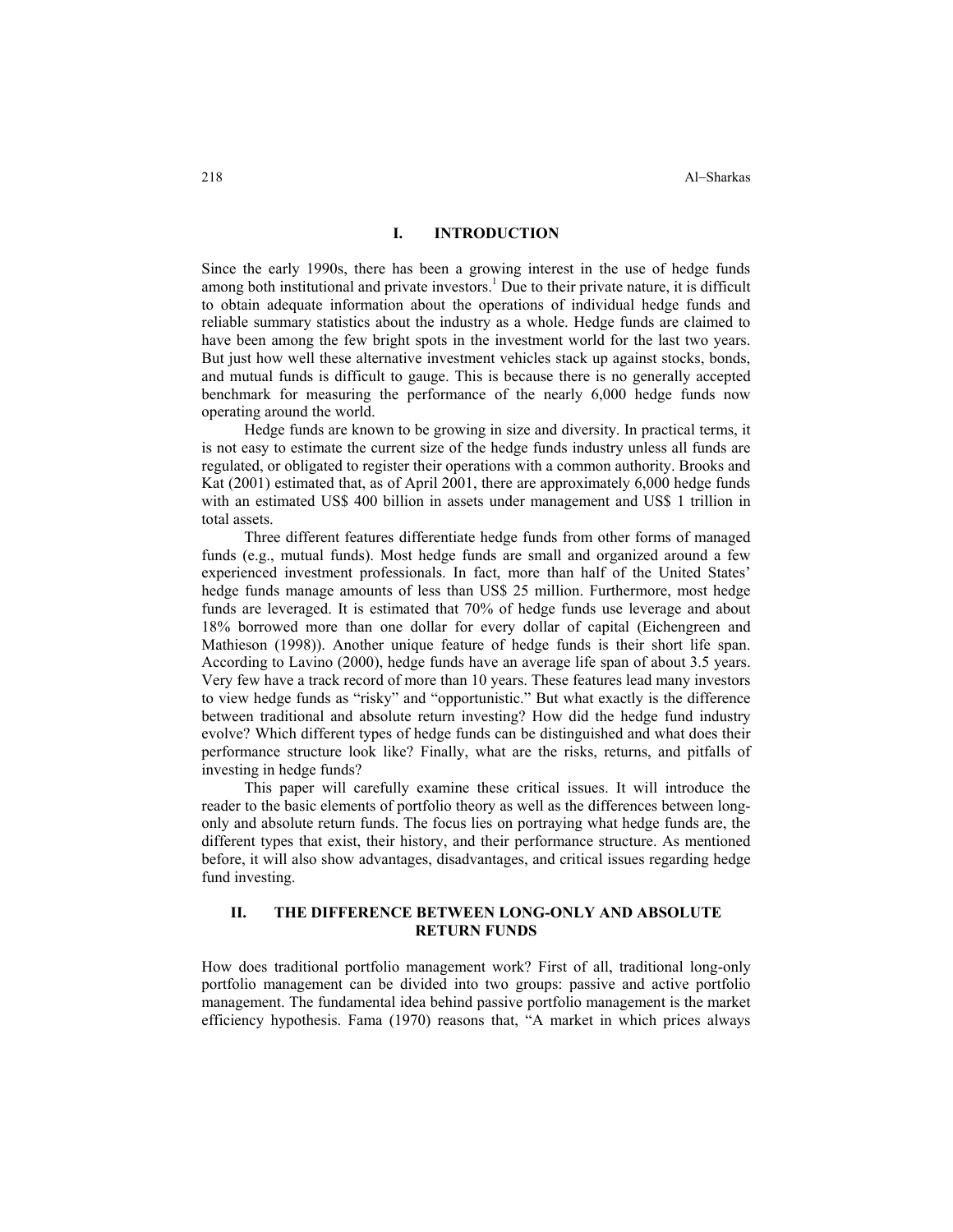fully reflect available information is called efficient." This follows that in efficient markets prices always reflect all available information and expectations. So in the long run it is impossible to outperform the market by applying changing portfolio weights. In an efficient market, more performance can only be realized by taking more risk. Hutchinson (1999) puts it the following way: "[…] you cannot beat the market so you had better joined it." The benchmark helps the passive manager to allocate the funds and serves as a pattern for the creation of the investor's portfolio.

Possibilities to duplicate the benchmark include the "full replication approach," through which the whole benchmark is exactly duplicated as well as the "sampling approach," which reproduces the benchmark as well as possible but with fewer holdings as the benchmark. The advantage of the sampling approach lies in the much lower cost, but nevertheless it leads to an active risk in falling short of the benchmark ("tracking error").

$$
TE_{P} = \sqrt{\frac{1}{T} \sum_{i=1}^{T} (e_t - \mu_e)^2} \times \sqrt{M}
$$
 (1)

Here  $TE<sub>P</sub>$  is the tracking error of the portfolio, T is the number of the overall periods,  $e_t$  is the active return of the portfolio in t,  $\mu_e$  is the arithmetic mean of the active returns e , and M is the factor for periods less than a year.

Because it is the goal of the passive strategy to minimize the risk of falling short of the benchmark, the tracking error must be minimized. Independent from the efficiency of the various capital markets the biggest advantage of the passive portfolio management is that the costs of managing the portfolio are very low, because no complex and extensive market research is needed.

In contrast, active portfolio management is based on the thought that due to information inefficiencies, an out performance in relation to the benchmark can be realized in the long run. Thus the active portfolio manager systematically deviates from the benchmark in search for an active return, which is called "alpha." Nevertheless it can be that no "bets" are made against the benchmark in search for alpha, and the portfolio is set to neutral. So even in active portfolio management the benchmark has an important function. It serves as a basic module of the investor's portfolio and the bets are made by over and underweighting in relation to the benchmark.

At this point it must be mentioned that active portfolio management leads in most cases to an underperformance against the benchmark. Drobetz and Köhler (2002) confirm that, "on average, active management [...] has not even been neutral to fund performance, but rather destroyed a significant portion of investors' value." This confirms the hypothesis that, in general, markets tend to be highly efficient. In addition, the costs for the active management squeeze the performance.

What is the problem with the traditional long-only approaches? One answer to that question lies in the interpretation of returns. In the traditional portfolio management, the return is seen as an active return in relation to the benchmark. So even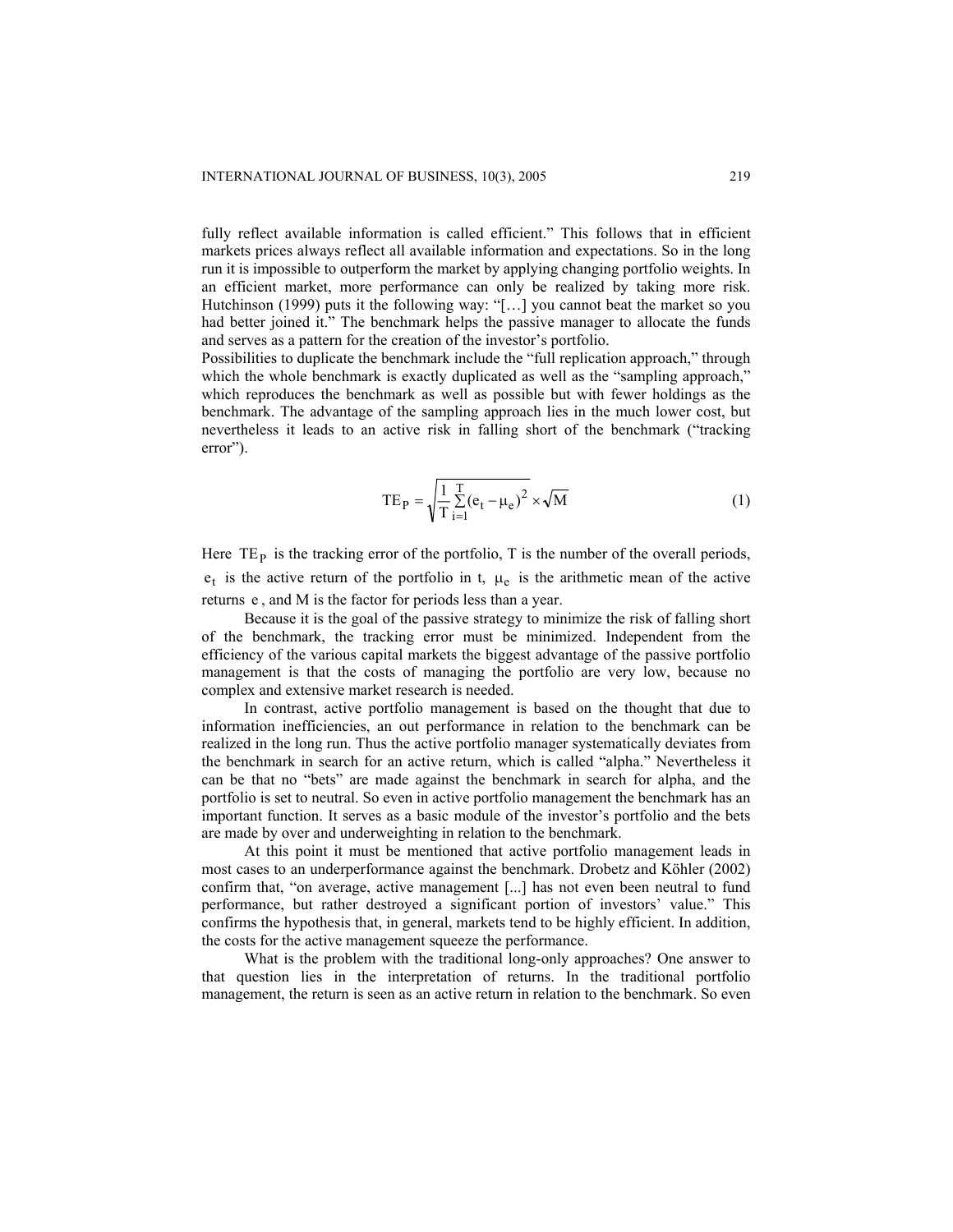if—in absolute terms—the return is negative, the evaluation of the returns is still positive.

| Portfolio   | Absolute Return | Return of the Benchmark | Active Return |
|-------------|-----------------|-------------------------|---------------|
| Portfolio A | $-5\%$          | $-10\%$                 | $+5%$         |
| Portfolio B | $+3\%$          | $+7%$                   | $-4\%$        |

**Table 1**  Comparison of absolute and active returns

In consideration of the benchmark return, portfolio manager A has shown more of his abilities. This is because he was able to lessen the highly negative trend of the market. Whereas portfolio manager B could have earned a better return if he just "copied" the market and invested passively in the benchmark. As the example shows, the problem is that even if markets go downturn, the portfolio manager must stay invested ("be long"). Therefore there is no chance for the manager to realize high absolute returns when the capital markets are plummeting.

For most investors it is a cold comfort if they beat the benchmark but the absolute returns are still negative. Especially in the last few years—characterized by biases in the equity markets—the absolute returns were highly negative in the doubledigit area. This led to an increase in the risk aversion of the investors. Their preferences shifted to products that offered absolute returns even in the event of falling markets. Most of these products are referred to as being "alternative investments." These include hedge funds as well as private equity and venture capital. In the following, the investment form of hedge funds shall be portrayed intensively.

#### **III. WHAT ARE HEDGE FUNDS?**

There is no universal definition of hedge funds. Hedge funds represent distinctive investment styles. Their investment objectives as well as their strategies are very different compared to more traditional funds. "Hedge funds" is a term used to describe an innovative investment structure first created by Alfred W. Jones. In 1949, Jones opened an equity fund that was organized as a general partnership to provide maximum latitude and flexibility in constructing a portfolio. Jones took both long and short positions in securities to increase returns while reducing net market exposure and used leverage to further enhance the performance. Nevertheless it must be mentioned that the term should not be misunderstood, because not all strategies work with a protection of the positions. According to Stanton (2000), the term takes on a much broader context today, as different funds are exposed to different kinds of risks.

Currently, most hedge funds are set up as limited partnerships with a lucrative incentive-free structure. It is also not unusual that hedge fund mangers have a significant proportion of their own capital invested in these partnerships.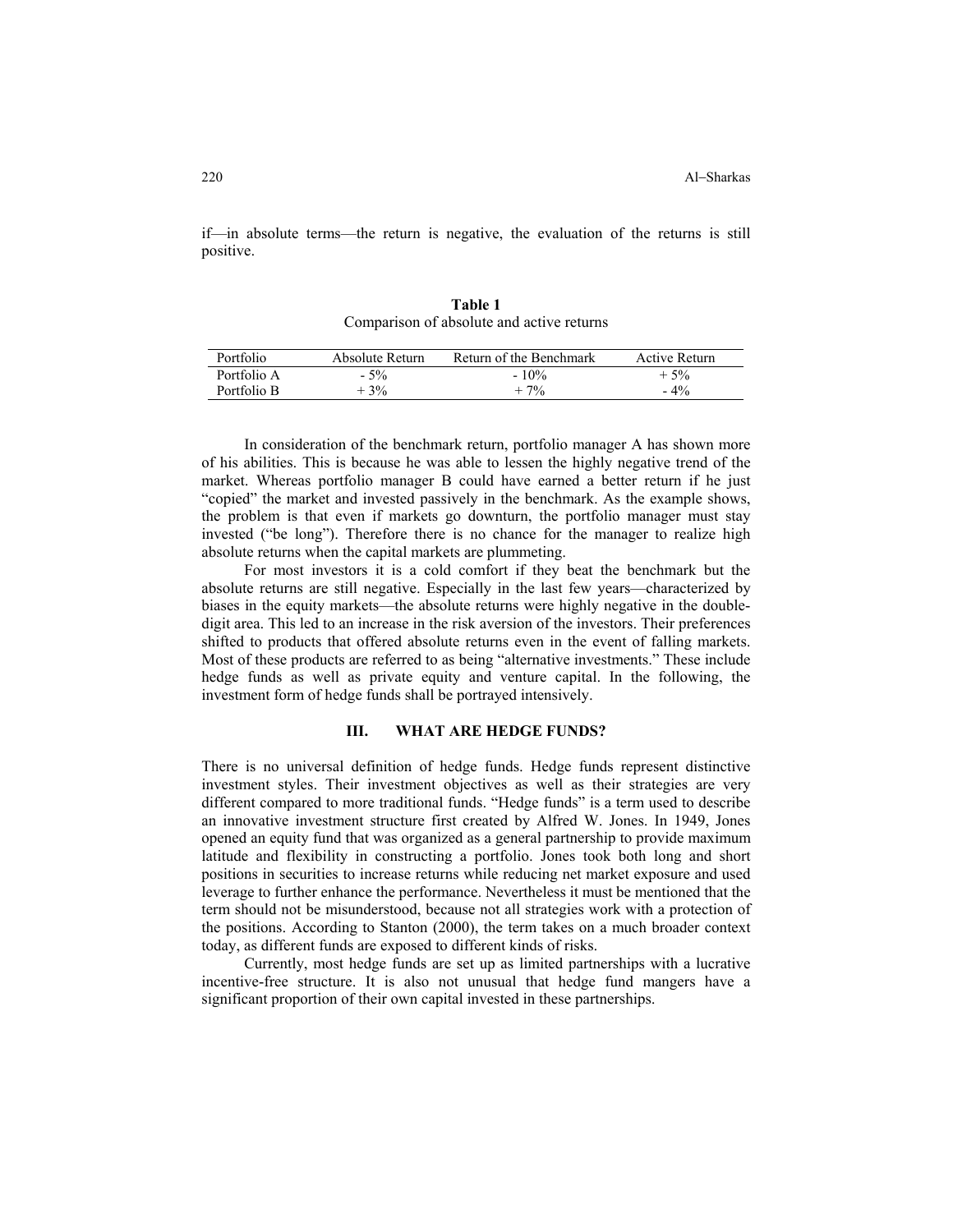## **A. Types of Hedge Funds**

Due to the diversity of the industry, there is no standard method to classify hedge funds neatly. I follow the classification used by Eichengreen and Mathieson (1998). Under this classification, there are eight categories of hedge funds with seven differentiated styles and a fund-of-funds category:

(a) **Event driven funds.** These are funds that take positions on corporate events, taking an arbitraged position when companies are undergoing re-structuring or mergers. For example, hedge funds would purchase bank debt or high yield corporate bonds of companies (known as "junk bonds") undergoing re-organization. Another event-driven strategy is merger arbitrage: These funds seize the opportunity invest just after a takeover has been announced. They purchase the shares of the target companies and short the shares of the acquiring companies. Occasionally, the reverse is carried out if the deal is likely to fail.

(b) **Global funds.** This is a catch-all category of funds that invest in non-U.S. stocks and bonds with no specific strategy reference. It has the largest number of hedge funds, and it also includes funds that specialize on the emerging markets.

(c) **Macro funds.** These funds rely on macroeconomic analysis to take bets on major risk factors, such as currencies, interest rates, inflation rates, stock indices, and commodities.

(d) **Market neutral funds.** This category refers to funds that bet on relative price movements utilizing strategies such as long/short equity, stock index arbitrage, convertible bond arbitrage, and fixed income arbitrage. Long/short equity funds use the strategy of Jones by taking long positions in selective stocks and going short on other stocks to limit their exposure to the stock market. Stock index arbitrage funds trade on the spread between index future contracts and the underlying basket of equities. Convertible bond arbitrage funds typically capitalize on the embedded option in these bonds by purchasing them and shorting the equities. Fixed income arbitrage bets on the convergence of prices of bonds from the same issuer, but with different maturities over time. This is the second largest grouping of hedge funds after the Global category.

(e) **Sector funds.** They concentrate on selective sectors of the economy. For example, they may focus on technology stocks if these are over-priced and rotate across to other sectors.

(f) **Short sales funds.** These funds focus on engineering short positions in stocks with or without matching long positions. They play on markets that have risen too fast and also on mean reversion strategies.

(g) **Long only funds.** Long only funds take long equity positions typically with leverage. Contrary to short sales funds, these funds to not sell short any positions. Emerging market funds that do not have short-selling opportunities also fall under this category.

(h) **Fund of funds.** This category refers to funds that invest in a pool of hedge funds. They specialize in identifying fund managers with good performance in the past and also rely on their good industry relationships to gain entry into hedge funds with good track records.<sup>2</sup> For example, a hedge fund of funds can consist of several long only funds and additionally some sector funds and macro funds.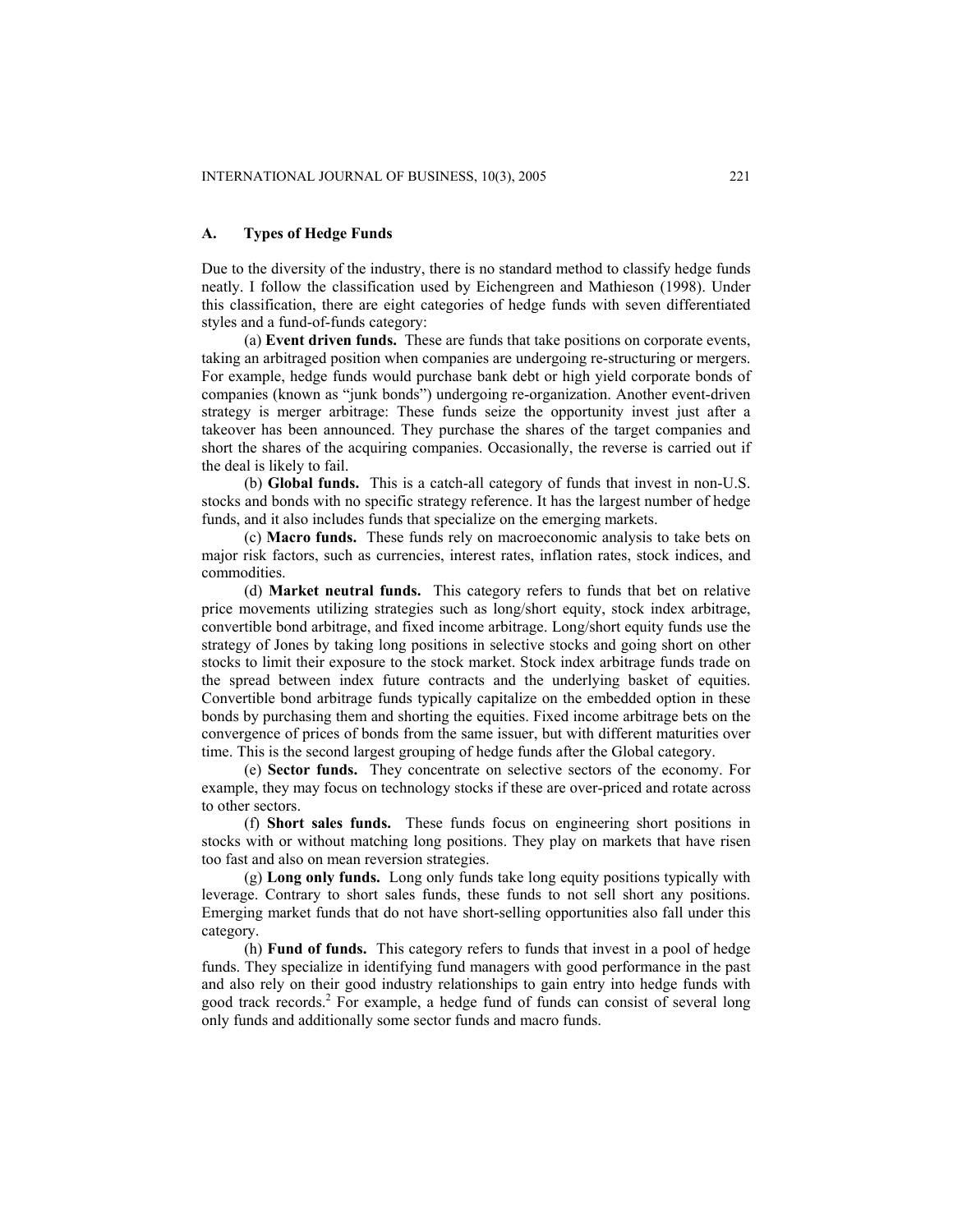|                |        |                           | 1990-1997          |                                        |                              |
|----------------|--------|---------------------------|--------------------|----------------------------------------|------------------------------|
| Category       | Number | Assets<br>(US\$ billions) | Mean return<br>(%) | Standard<br>deviation<br>$\frac{1}{2}$ | Risk-<br>adjusted<br>returns |
| Event driven   | 120    | 8.6                       | 18.9               | 5.9                                    | 3.2                          |
| Global         | 334    | 30.9                      | 17.7               | 9.4                                    | 1.9                          |
| Macro          | 61     | 29.8                      | 28.1               | 16.3                                   | 1.7                          |
| Market neutral | 201    | 18.0                      | 8.6                | 2.1                                    | 4.1                          |
| <b>Sectors</b> | 40     | 1.8                       | 29.6               | 15.9                                   | 1.9                          |
| Short sales    | 12     | 0.5                       | 7.0                | 15.2                                   | 0.5                          |
| Long only      | 15     | 0.4                       | 27.3               | 15.4                                   | 1.8                          |

| Table 2                                            |  |  |  |
|----------------------------------------------------|--|--|--|
| Hedge fund categories: December 1997               |  |  |  |
| Mean and standard deviation of returns (1990-1997) |  |  |  |

Source: Eichengreen, B. and D. Mathieson (1998), p. 37<sup>3</sup>

Table 2 presents statistics about the various categories of hedge funds and past performance. The sectoral hedge funds provided the best mean return over the period studied, while the market neutral funds had the lowest standard deviation of returns. On a risk-adjusted basis, $4$  the category of fund that ranks highest is the market neutral funds followed by the event driven funds. But, before this conclusion is valid, more discussion follows on the empirical problems through the use of the data obtained from incomplete databases. However different all the strategies may appear, they all share one basic idea: the search for alpha. The only difference is the method of generating the alpha.

### **B. Why Invest in Hedge Funds?**

Hedge funds are a clear example of active investment management. The active manager tries to earn superior returns through a combination of diligent research, insightful analysis, savvy treading, and intelligent risk management. In contrary to the traditional investment approach, hedge funds trade more actively, use leverage and short selling, and they are willing to make even bigger bets away from the indexes.

For example, as the concept of long/short equity funds reveals, the systematic risk is almost completely eliminated, and they only deal with the unsystematic risk. This is exactly the opposite of the traditional approach, which means taking long positions in order to eliminate the unsystematic risk (due to diversification effects) and take the systematic risk. The important point is that these hedge funds can achieve absolute returns relatively independent from the overall market. Ideally, these funds as well as market neutral funds have very low standard deviations, which in some circumstances can be as low as those of bonds.

From Table 2, there is also apparent evidence that hedge funds, as a group, have returns that are impressive. For example, over the period 1990-1997, all the hedge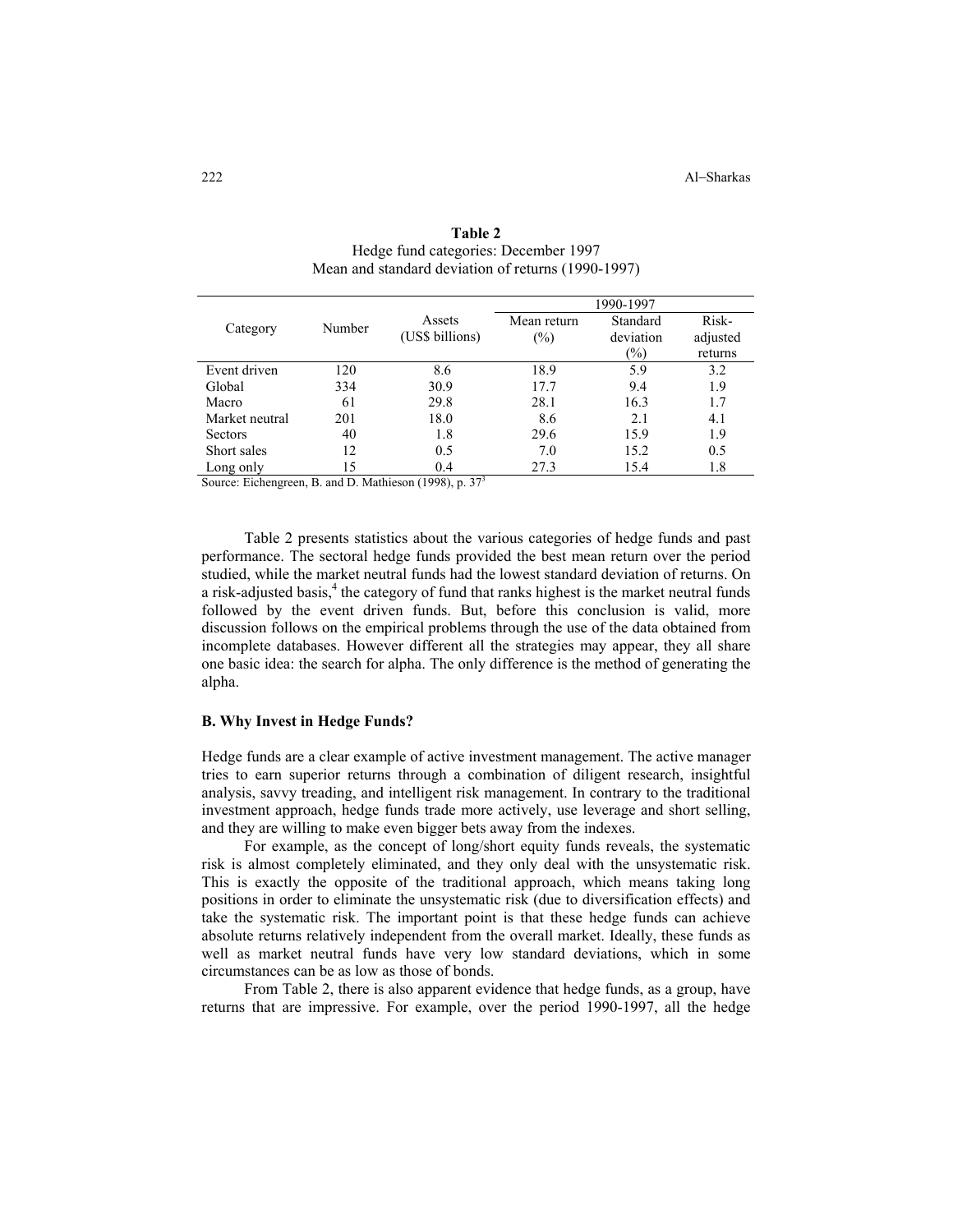funds had positive returns. Macro funds obtained average returns of 28.1% per year with a standard deviation that is comparable to equity funds.

The goal of hedge funds to generate benchmark-independent returns seems to be tailored to the needs of today's investors. The risk/return profile as well as the extension and continuity of the returns is—compared to conventional assets extremely favorable.<sup>5</sup> The resulting low correlation to the other asset classes (e.g., equities, bonds, and commodities) makes these funds even more interesting.

For example, Morgan Stanley Dean Witter (2000) reported that hedge funds "exhibit a low correlation with traditional asset classes, suggesting that hedge funds should play an important role in strategic asset allocation." Therefore hedge funds can be seen more as complementary instead of alternatively to traditional assets in the portfolio. Table 3 shows a common presentation of the underlying relationships between hedge funds and the other assets.

| Table 3                                                                  |  |  |
|--------------------------------------------------------------------------|--|--|
| Performance measures for hedge fund indices                              |  |  |
| Mean, standard deviation, and correlation of returns (Jan 1990-Apr 2000) |  |  |

|                       | return $(\% )$ | Annualized Annualized standard Correlation with<br>deviation $(\% )$ | S&P 500 | Correlation with<br>Lehman Brothers<br>Gov/Corp |
|-----------------------|----------------|----------------------------------------------------------------------|---------|-------------------------------------------------|
| EACM                  | 15.2           | 4.4                                                                  | 0.37    | 0.19                                            |
| Equity market neutral | 9.1            | 3.2                                                                  | $-0.11$ | 0.15                                            |
| Equity hedged         | 20.6           | 10.3                                                                 | 0.20    | 0.00                                            |
| Event driven          | 13.7           | 5.4                                                                  | 0.48    | 0.09                                            |
| Global                | 20.8           | 115                                                                  | 0.61    | 0.15                                            |

Source: Schneeweis, T. and G. Martin (2000).<sup>6</sup>

An additional reason to invest in hedge funds is that even in a bear market these funds may provide the possibility of obtaining positive absolute returns. Many hedge fund managers find it uninteresting to merely beat the market index, which may have negative returns. They would prefer to go short or avoid long positions to have positive returns.

The foregoing provides persuasive reasons to consider hedge funds as "alternative investments."<sup>7</sup> However, relying on statistics culled from public databases is fraught with data biases. An uninformed investor may be misled into common misperceptions about the return and the risk of hedge funds.

# **V. COMMERCIAL DATABASES AND STATISTICAL INFERENCES**

#### **A. Data Collation Issues**

Because hedge funds are organized as private limited partnerships, and frequently as offshore investment vehicles, hedge funds activities are generally not disclosed to the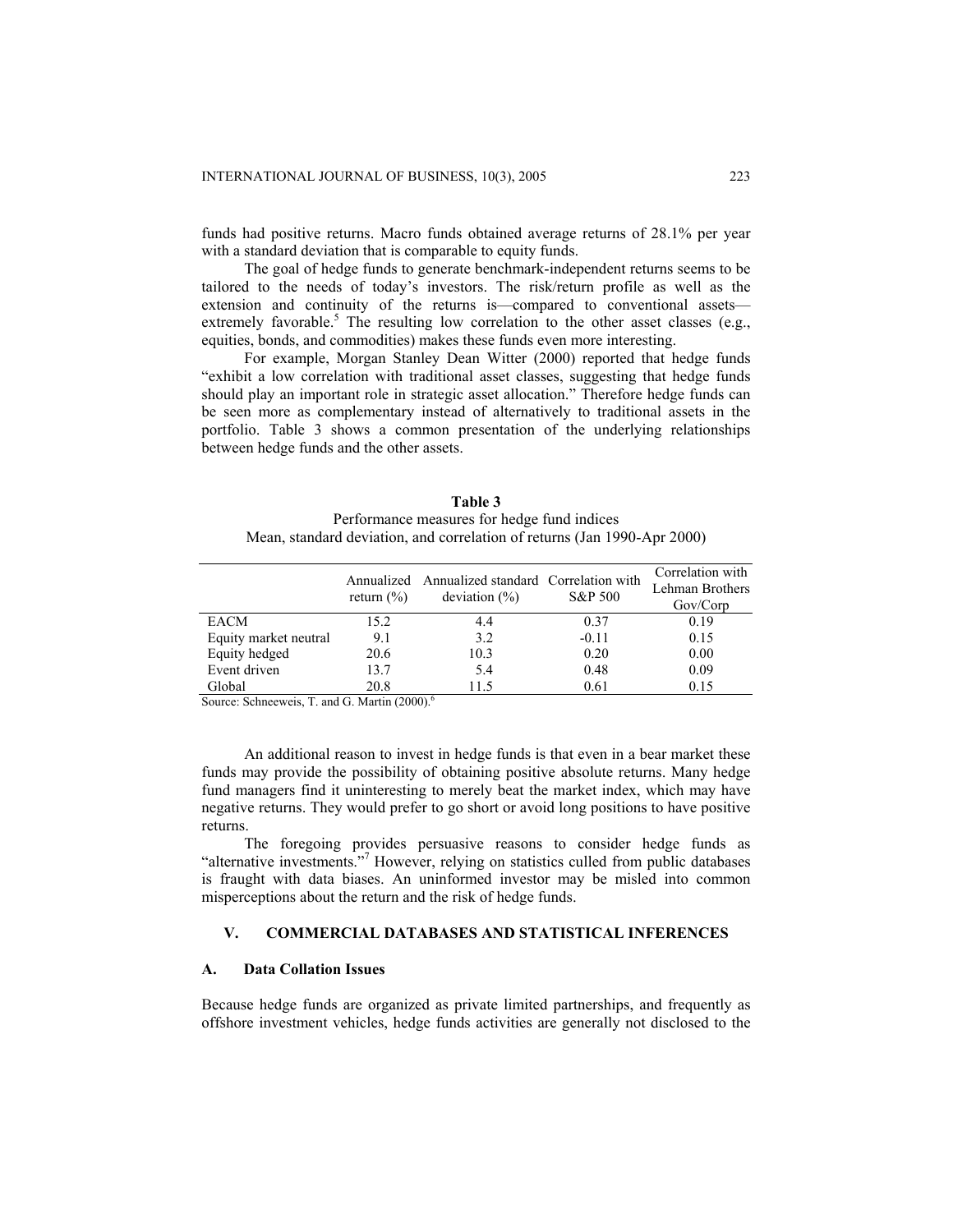public. This has resulted in frequent complaints about the lack of transparency. Fortunately, many funds do release selective information to publicize themselves, their performance, and to attract new investors. These data are collected by a small number of data vendors and fund advisors. A few large advisors and vendors are currently publishing performance data and indices periodically corresponding to the various investment strategies. A listing of hedge fund databases and some descriptive details is provided in Table 4. However, voluntary participation in performance reporting leads to incompleteness of information regarding the hedge fund business as a whole. Thus, sampling biases are present whenever an investor analyses a hedge fund database on a stand-alone basis. Some of these biases are discussed below.

## **B. Survivorship Bias**

Mutual fund data as well as hedge fund data suffer from survivorship bias. Grinblatt and Titman (1989); Brown, Goetzmann, Ibbotson, and Ross (1992); Malkiel (1995); and Elton, Gruber, and Blake (1996) found that survivorship biased mutual fund returns upward between 0.5 and 1.4% a year. Survivorship bias occurs when data samples exclude markets or investment funds, or individual securities that disappeared. The data sample of survivors describes a business that overstates real-world return and understates the real-world risk.

For hedge funds, it is unclear by how much survivorship bias inflates returns of hedge funds as a whole. Poorly performing hedge funds, as well as those with a stellar performance, exit the database. Inferior hedge funds exit because of poor performance. Brooks and Kat (2001) stated that around 30% of newly established funds do not survive the first three years. Whereas stellar hedge funds can close to new partners and—as a result of good performance—stop reporting returns to the data vendor. Some hedge funds do not enter the database at all. Brown, Goetzmann, and Ibbotson (1999) and Fung and Hsieh (2000) both estimated survivorship bias in hedge fund indexes to be around 3% per year.

#### **C. Nature of Hedge Funds, Trading Strategies, and Performance Measurement**

It is clear that because of the method of collection and reporting of the hedge fund databases, there are biases in the data collected. Some of the returns can be viewed as the upper bound and the averages are likely to be smaller than actually reported. The wide range in returns and dispersion indicates that mean and variance may not capture "the full picture" regarding the activities of hedge funds. Indeed, the organization structure of hedge funds, their investment objectives, trading strategies, and managerial compensation differentiate them significantly from the usual mutual fund. Most mutual funds are generally—as stated earlier—engaged in the so-called "buy-and-hold" activities. This means acquiring and managing stocks and bonds over a long period of time. Although some mutual funds would engage in activities like leverage or shortselling, most do not. $8$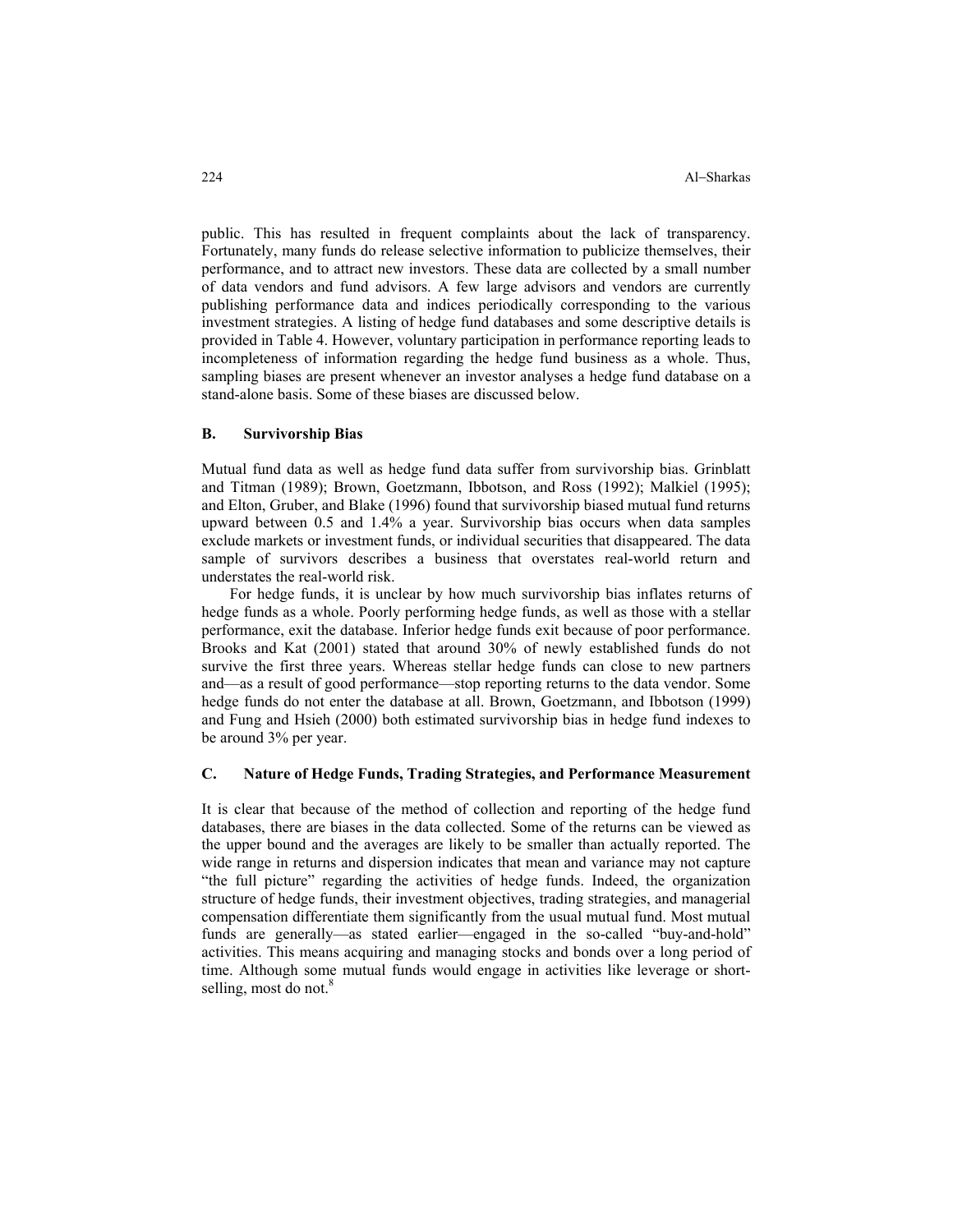| List of commercial hedge fund databases |                                                                                                                                                                                                                                                                                                 |                                                                                                                                                                                                                                              |  |
|-----------------------------------------|-------------------------------------------------------------------------------------------------------------------------------------------------------------------------------------------------------------------------------------------------------------------------------------------------|----------------------------------------------------------------------------------------------------------------------------------------------------------------------------------------------------------------------------------------------|--|
| Name                                    | Description                                                                                                                                                                                                                                                                                     | <b>Features of Indices</b>                                                                                                                                                                                                                   |  |
| <b>HFR</b>                              | Hedge Fund Research (HFR) is a hedge<br>fund research and consulting firm that<br>has collected data on approximately<br>4,000 different hedge funds                                                                                                                                            | Approximately 1,500 funds are<br>used to calculate 33 indices that<br>reflect the monthly net of fee<br>returns<br>equally weighted<br>on<br>baskets of funds.                                                                               |  |
| Zurich Capital<br>Markets               | Originally<br>developed<br>by<br>Managed<br>Accounts Reports (MAR).                                                                                                                                                                                                                             | Database contains 1,500 hedge<br>funds, which are used to calculate<br>19 indices that reflect median<br>monthly net of fee returns.                                                                                                         |  |
| CSFB/Tremont                            | The TASS database tracks about 2,600<br>funds.<br>There are strict rules for fund<br>selection. The universe consists only of<br>funds with a minimum of US\$ 10 million<br>under management and a current audited<br>financial statement.<br>Funds are re-<br>selected quarterly as necessary. | Using a subset of around 650<br>funds, CSFB/Tremont calculates<br>10 inches that the monthly net of<br>fee returns on an asset-weighted<br>basket of funds.<br>Large funds<br>have a larger influence in these<br>indices.                   |  |
| Hennesse                                | The Hennesse Group is a hedge fund<br>advisory firm that maintains a database of<br>around 3,000 funds.                                                                                                                                                                                         | Based of subset of about 500<br>funds, Hennesse calculates 23<br>indices that reflect the monthly<br>net of fee returns on equally-<br>weighted baskets of funds                                                                             |  |
| Van                                     | Van Hedge Fund Advisors is a hedge<br>fund advisory firm with a database of<br>about 3,400 funds.                                                                                                                                                                                               | Using a subset of around 500<br>funds, Van calculates 15 indices<br>that reflect the monthly net of fees<br>returns<br>equally-weighted<br>on<br>baskets of funds.                                                                           |  |
| Alvest                                  | Alvest is a hedge fund website that<br>information<br>provides<br>on<br>alternative<br>Alvest<br>database<br>investments.<br>The<br>contains information of around 2,000<br>hedge funds.                                                                                                        | Alvest calculates<br>equally-<br>14<br>weighted<br>indices<br>from<br>the<br>monthly net of fee returns of the<br>funds in its database.                                                                                                     |  |
| <b>TUNA</b>                             | Hedgefund.net is a website providing free<br>hedge fund information and performance<br>Its database covers 1,800 hedge<br>data.<br>funds.                                                                                                                                                       | Hedgefund.net<br>calculates<br>35<br>equally-weighted indices from the<br>monthly net of fee returns of the<br>funds in its database. In TUNA's<br>case, if a fund shuts down, it is<br>completely removed from the<br>indices. <sup>9</sup> |  |
| AsiaHedge                               | AsiaHedge is a subscription database that<br>provides information on the hedge fund<br>industry in the Asia Pacific Region. It<br>publishes a league table of 156 funds.                                                                                                                        | AsiaHedge established the Bank<br>of Bermuda AsiaHedge indices.<br>There are 4 indices to measure the<br>performance of hedge funds in 4<br>geographies based on the median<br>net of fee returns of funds in its<br>league table.           |  |

**Table 4**

Source: Brooks, C. and H.M. Kat (2001), Hedge Fund Intelligence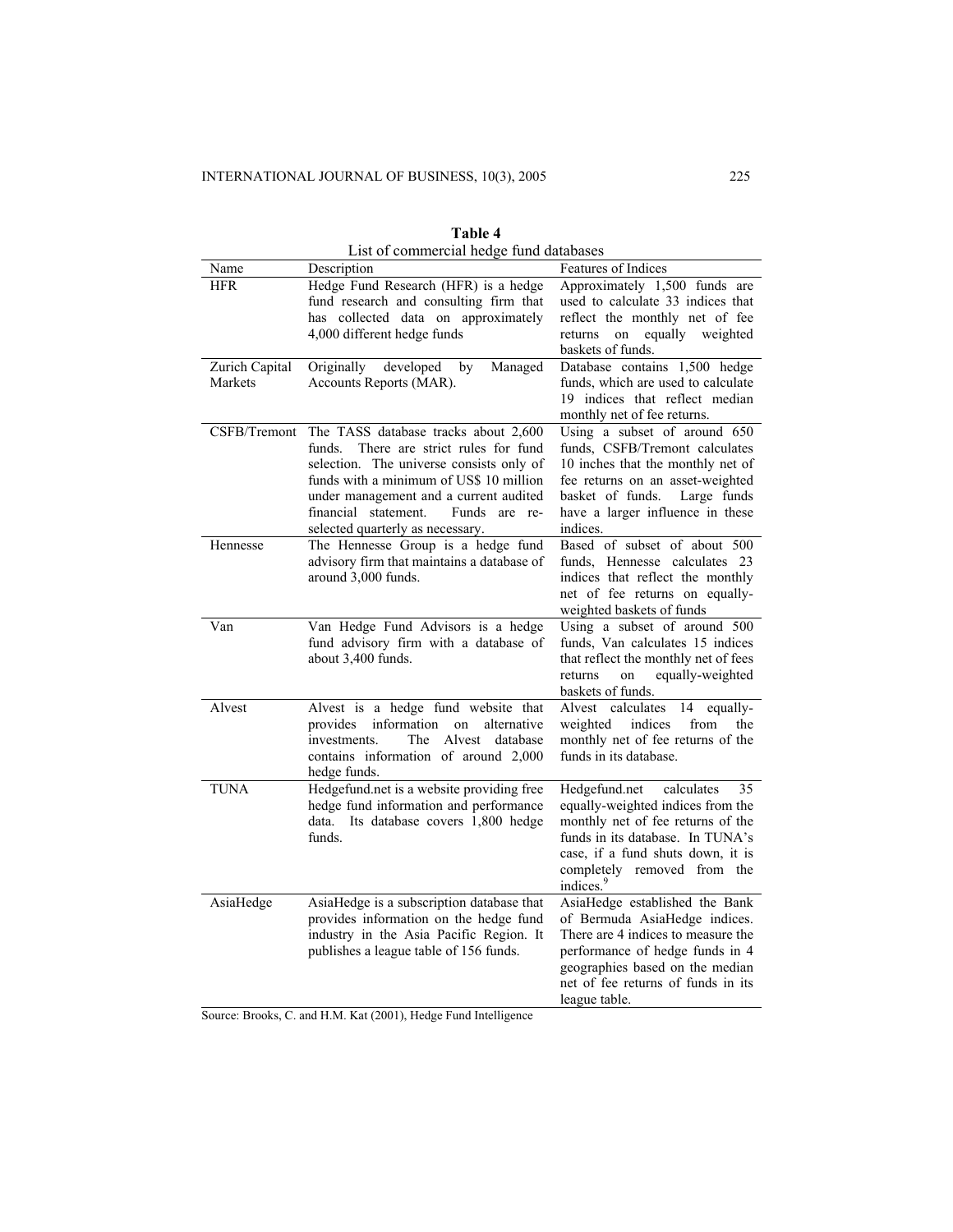There is now increasing evidence that hedge fund returns and hedge fund indices returns are not normally distributed. And, it is the strategies of hedge fund investments that have directly contributed to this situation. Typically, hedge fund investments are based on absolute return strategies. They are expected to deliver performance regardless of market conditions. To achieve this goal, hedge fund managers use two main approaches to fulfill absolute return targets. They are the directional and non-directional approaches.

The directional approach dynamically bets on the expected directions of the market. Funds will invest a lot of "sell-short" securities to capture gains from their advance and decline. In contrast, the non-directional approach attempts to extract value from a set of implemented arbitrage opportunities within and across countries. The nondirectional approach typically exploits structural anomalies in the capital markets.

Mean-variance analysis is appropriate when returns are normally distributed. The reliability of mean-variance analysis therefore depends on the degree of non-normality of the returns data. So in case the returns are not normally distributed, this presents a serious problem.

According to Fung and Hsieh (1999), "[…] when returns are not normally distributed (as in the case for hedge funds), the first two moments (i.e., mean and standard deviation) are not sufficient to give an accurate probability." Fung and Hsieh found that hedge fund returns are leptokurtic or "fat-tailed."<sup>10</sup>

Brooks and Kat (2001) found that hedge fund index returns are also not normally distributed. Many hedge fund indices exhibit relatively low skewness and high kurtosis, especially in the case of hedge funds investing in convertible arbitrage, risk arbitrage, and distressed securities. These can be seen as non-normal profiles. Brooks and Kat argued that investors obtained a better mean and a lower variance in return for more negative skewness and higher kurtosis. This again supports the basic idea in portfolio theory that there is no free lunch.

Generally, the dynamic trading strategies of hedge funds render traditional mean-variance measures relatively meaningless.<sup>11</sup> While some hedge funds may have low standard deviations, this does not mean that they are relatively riskless. In fact, they accommodate skewness and kurtosis, which may be extremely risky.

## **D. Correlations of Returns**

The benefit most often cited by portfolio managers is that hedge funds generate returns that have low correlations to the returns of mutual funds and standard asset classes. Having additional assets with a low or even negative correlation permits the diversification of risk in a mean-variance environment. However, there are complications that arise in the case of hedge funds where correlation-based diversification may not be valid. Lavino (2000) argued that many hedge funds are not consistent and continuously negatively or lowly correlated with other asset classes over time. Hedge funds also may not have meaningful standard deviations. In fact, many hedge funds have distributions with fat-tails, that is, exceptional events are more frequent than would have been predicted based on normal assumptions. Thus investors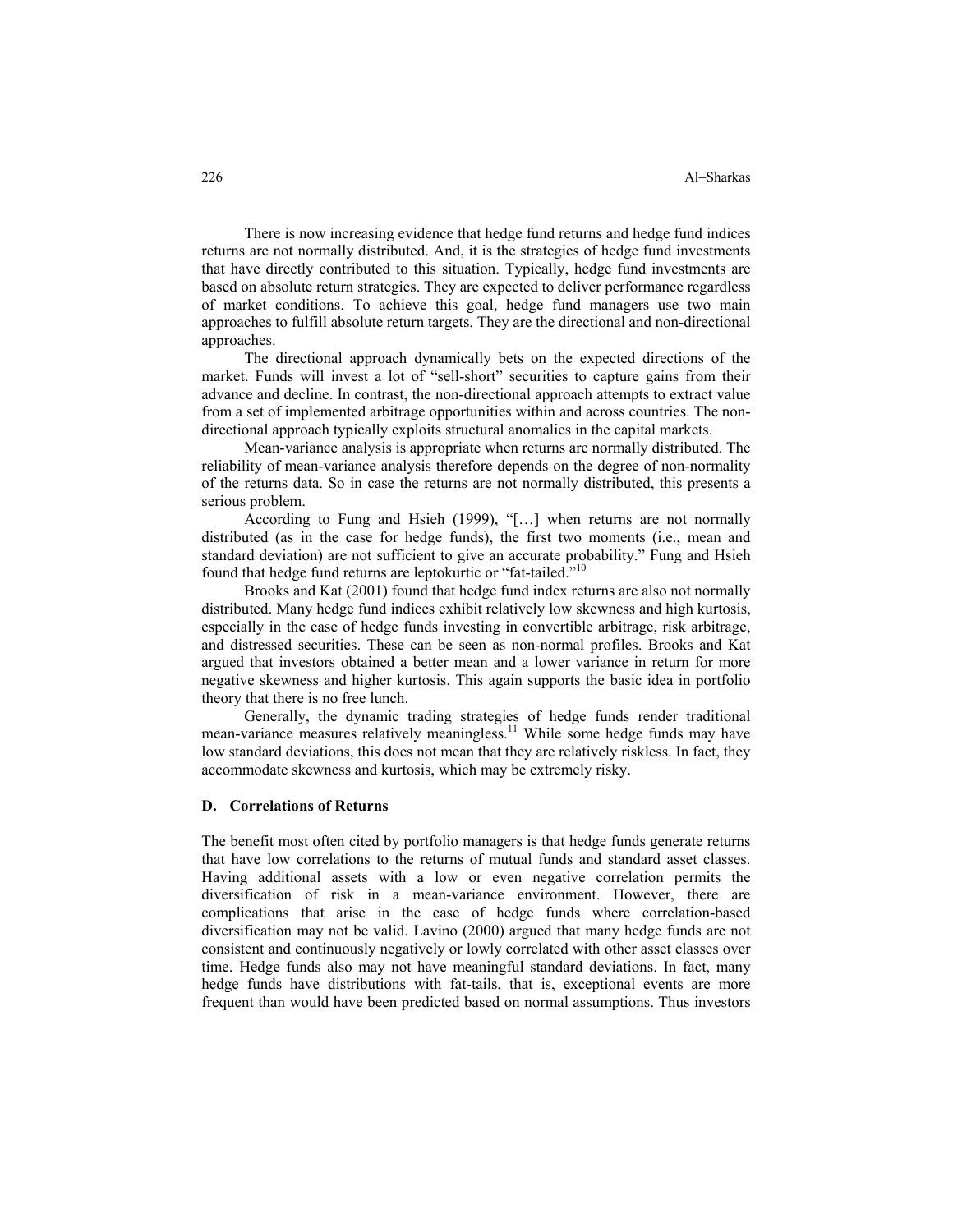need to be careful in using the correlation as a gauge to execute portfolio diversification.

Hedge fund managers have a great deal of freedom to generate returns that are uncorrelated with those of other asset classes. But, this freedom comes at a price. Dynamic trading strategies predispose hedge funds to extreme or tail events. Thus, correlations may come at a cost. The conclusion is that using means and standard deviations to report the returns and risks of hedge funds is not always adequate. This follows that only relying on simple correlation measures to diversify portfolio risks is not appropriate when deciding to add hedge funds to a portfolio of other assets.

## **E. Non-traditional Performance Measures to Measure Risk and Return of Hedge Funds (An Example)**

Sortino and Price (1994) have proposed evaluating downside risks rather than total risks. They defined a new measure, which is termed the "Sortino Ratio." This is similar to the Sharpe Ratio,<sup>12</sup> except that it uses "downside deviation" instead of using standard deviation as the denominator.

The Sortino Ratio was developed to differentiate between deviations on the upside and on the downside, and is more consistent with the investors' concern over risk of losses in their investment. In other words, investors interpret risk more as a risk of loss than deviations on the upside—also known as capital gains.

The Sortino Ratio also allows for the setting of a user-defined benchmark, where the numerator is the difference between the return of the portfolio and the Minimum Acceptable Return (Mar). The Mar is usually the risk-free rate (as with the Sharpe Ratio), but can also be zero or user-defined (e.g., 5%).

### **F. Practical Issues**

As mentioned earlier, data issues may unwillingly lead to meaningless comparisons of hedge fund performance. However, even if one possesses a set of clean and reliable data, it is unlikely that there will be a statistically computed measure of risk-adjusted return, which would satisfy a sophisticated investor. Hedge fund performance measures are beset by many practical business issues, which make it extremely difficult to have a simple measure to fully convey risk and return.

Specifically, hedge funds face many practical issues that increase their risk. Firstly, many hedge funds are assumed to have a pure and consistent style. This is rarely the case. Many funds may be opportunistic and operate with more than one style. This follows that many hedge funds do not always function exactly as their selfreported classifications indicate. Without looking "inside" in the specific fund, it is almost impossible to classify hedge funds neatly.

A hedge fund's style purity over time is definitely less consistent when compared to unit trusts and mutual funds, which by nature are "buy-and-hold" mandates. Fung and Hsieh (2001) and others have suggested using factor analysis to discern the underlying dimensions or "factors" that drive the returns for funds. This may then go below the surface to determine unique hedge fund strategies that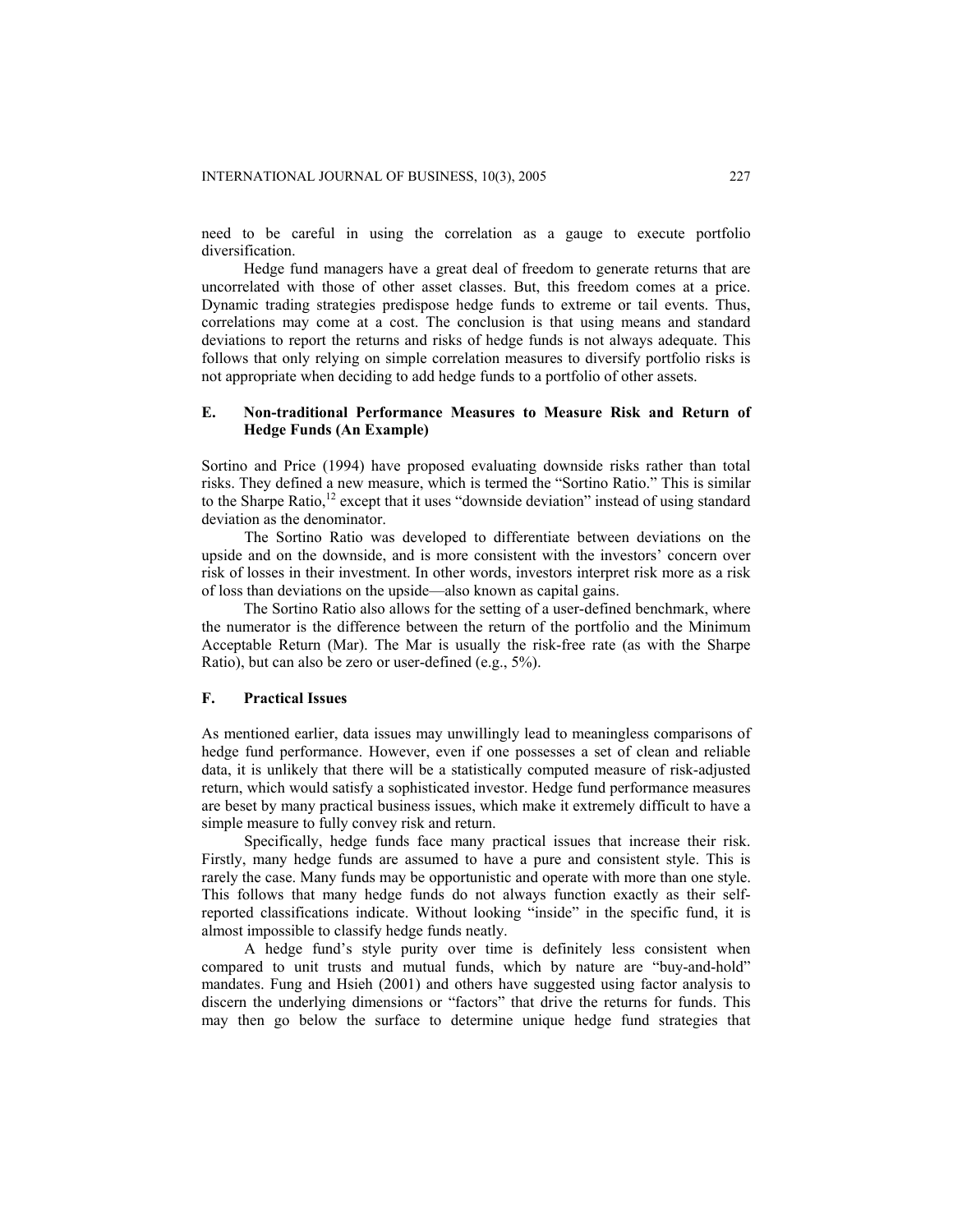differentiate one fund from another. Hopefully, this would enable an investor to detect style purity, style consistency, and style deviations.

Till (2001) suggested that a number of hedge fund strategies might appear to "earn their returns due to assuming risk positions in a risk-averse financial world, rather than from inefficiencies in the market place." In this sense, returns are made from a sort of "risk transfer," and not due to managerial abilities. If indeed this is the case, then the skill of selecting the appropriate hedge fund styles and the types of managers who can execute the styles consistently, and how to allocate funds across these managers become important to achieve superior returns. Viewed from this standpoint, style purity and consistency are important attributes to measure exposure to hedge fund risks rather than statistical measures, for example variance and skewness.

A hedge fund's assets under management growth may be internally generated through performance, externally induced because of inflows, or magnified through use of higher leverage. Hedge fund size is a dimension that has significant implications for risk and return. A hedge fund's risks increase proportionally with its assets under management. This is because the use of specialized strategies naturally limits a hedge fund to some "optimal size" beyond which it becomes increasingly difficult to keep the same strategy or have the opportunities for execution (often with leverage). Hedge fund managers are inclined to close their funds for further investments as soon as a target size is reached. This is evidence that many managers understand the trade-offs between size and performance. Yet, many often neglect to focus on the relationship between size and risks.

Hedge fund managers are drawn to the use of leverage to magnify potential returns from small arbitrage opportunities. They are also inclined to concentrate their potential investment funds in a small subset of potentially "rich" opportunities. Weisman and Abernathy (2000) demonstrated the importance of guarding against excessive leverage, which is compounded by a lack of liquidity when an extremely bad event strikes. Weisman and Abernathy (2000) also point out that if one were to construct a non-diversified, illiquid and/or leveraged portfolio and let it grow over time, it would eventually lead to bankruptcy of the fund in case a misfortune strikes. The potential risk is very high employing these strategies. The perceived risk may be low, as a well-constructed downside-oriented measure using past data may not reveal the potential risks from the occurrence of a future disastrous event. This is because a misfortune has not yet struck. But the potential risks, which are usually unforeseen, are large and threaten the eventual survival of the fund.

## **VI. SUMMARY**

The paper presented an overview of both traditional and absolute return portfolio management. It described the development and characteristic of hedge funds as well as the different types of hedge fund investments. It also surveyed some of the pitfalls that investors face when they try to make investment decisions using hedge fund data from commercial sources. Given the dynamic trading strategies as well as the complexity of hedge fund investments, commonly used statistics such as mean, standard deviation/variance and correlations are not meaningful. These statistics must be used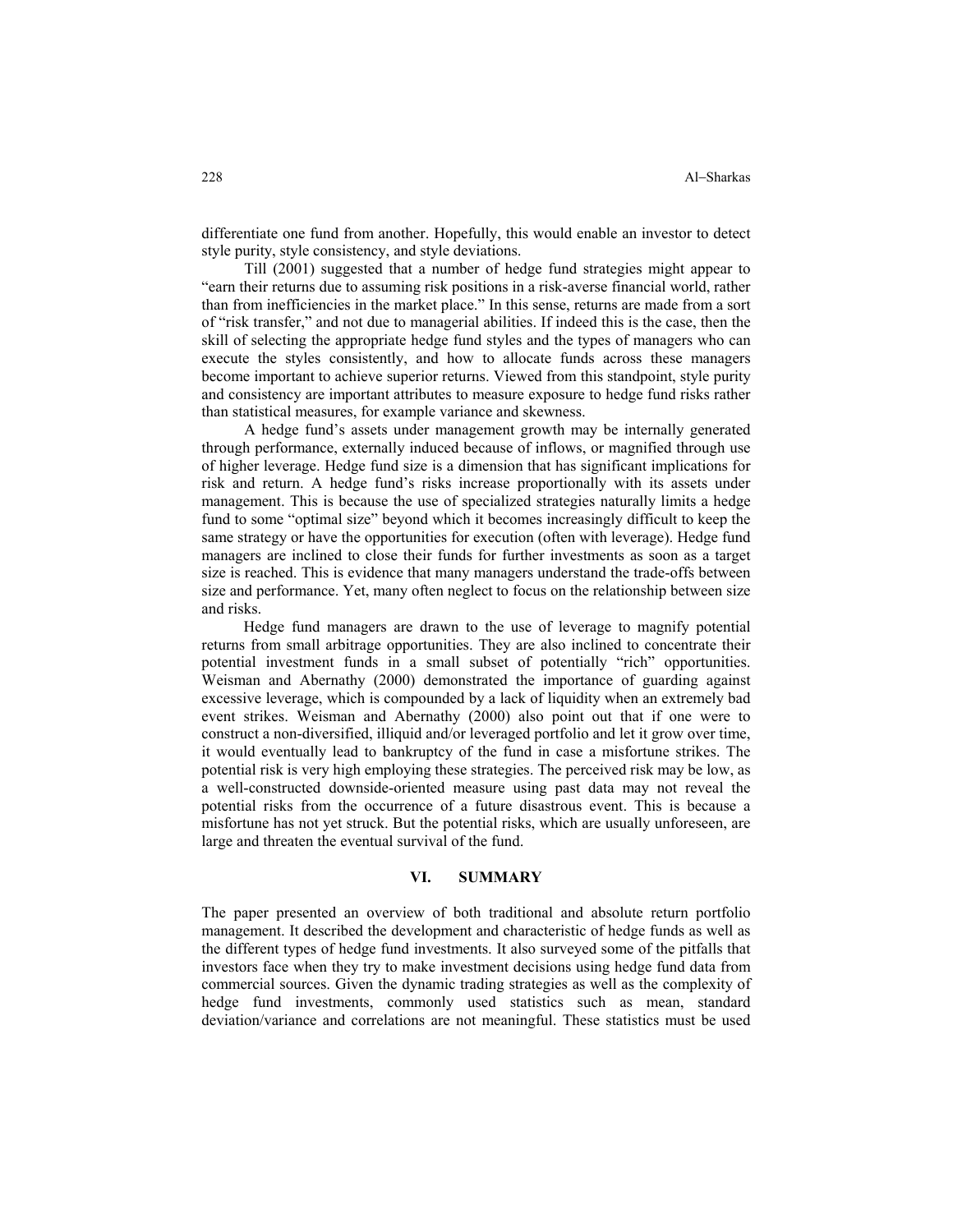with extreme caution, as the underlying distribution of hedge fund returns—and also the returns of hedge fund indices—is not normally distributed.

There is still a lot of mythology with respect to hedge funds. Although hedge funds are often branded as a separate asset class, a point can be made that hedge fund managers are simply asset managers utilizing other strategies than those used by relative return (long-only) managers. The major difference between the two is the definition of their return objective: Hedge funds aim for absolute returns by balancing investment opportunities and risk of financial loss. Long-only managers, by contrast, define their return objective in relative terms.

Hedge funds take skill seriously, and they take diversification seriously too. Indeed, the basic mission of the hedge fund manager is to use his investment skill to build a diversified portfolio that will produce an attractive absolute return. Some hedge fund managers use sophisticated optimization techniques to build portfolios, but most do not. Still, they all accept Markowitz's notion that you "shouldn't put all your eggs in one basket." Therefore hedge fund managers are unwilling to confine themselves to long positions in stocks, bonds, and other financial assets. They want to be able to own non-financial assets too (e.g., gold and oil). These "extra layers" of freedom are important precisely because they improve the money manager's ability to build an intelligently diversified portfolio. But investing in hedge funds also has some disadvantages. However, high fees per se are not an argument against investing in hedge funds. Fees must always be put in the context of the value added. And many hedge funds really do add value.

#### **ENDNOTES**

- 1. Most common among the private investors are the so-called "high net worth individuals."
- 2. The statistical inferences regarding the hedge fund performance reporting will be dealt later in this paper.
- 3. The mean returns are annually compounded returns over the period 1990 to 1997, except for the Long only funds, which were computed from 1994 to 1997. The annualized standard deviation of monthly returns for each investment style. As aforementioned, the risk-adjusted returns are obtained by dividing the mean return by the standard deviation.
- 4. This means dividing the mean return by the standard deviation.
- 5. For example, George Soros was reported to have obtained returns in excess of 30% per year for a good number of years.
- 6. The EACM 100 is an index of hedge funds representing a wide range of strategies.
- 7. Alternative investments comprise many different investment opportunities. For example, also private equity and venture capital are considered to be alternative investments.
- 8. The reason for this lies in the investment guidelines that mutual funds have to fulfill.
- 9. Estimated returns may suffer from survivor bias (ranging from 1.5 to 3%). Around 30% of newly established funds do not survive beyond 3 years. Most data vendors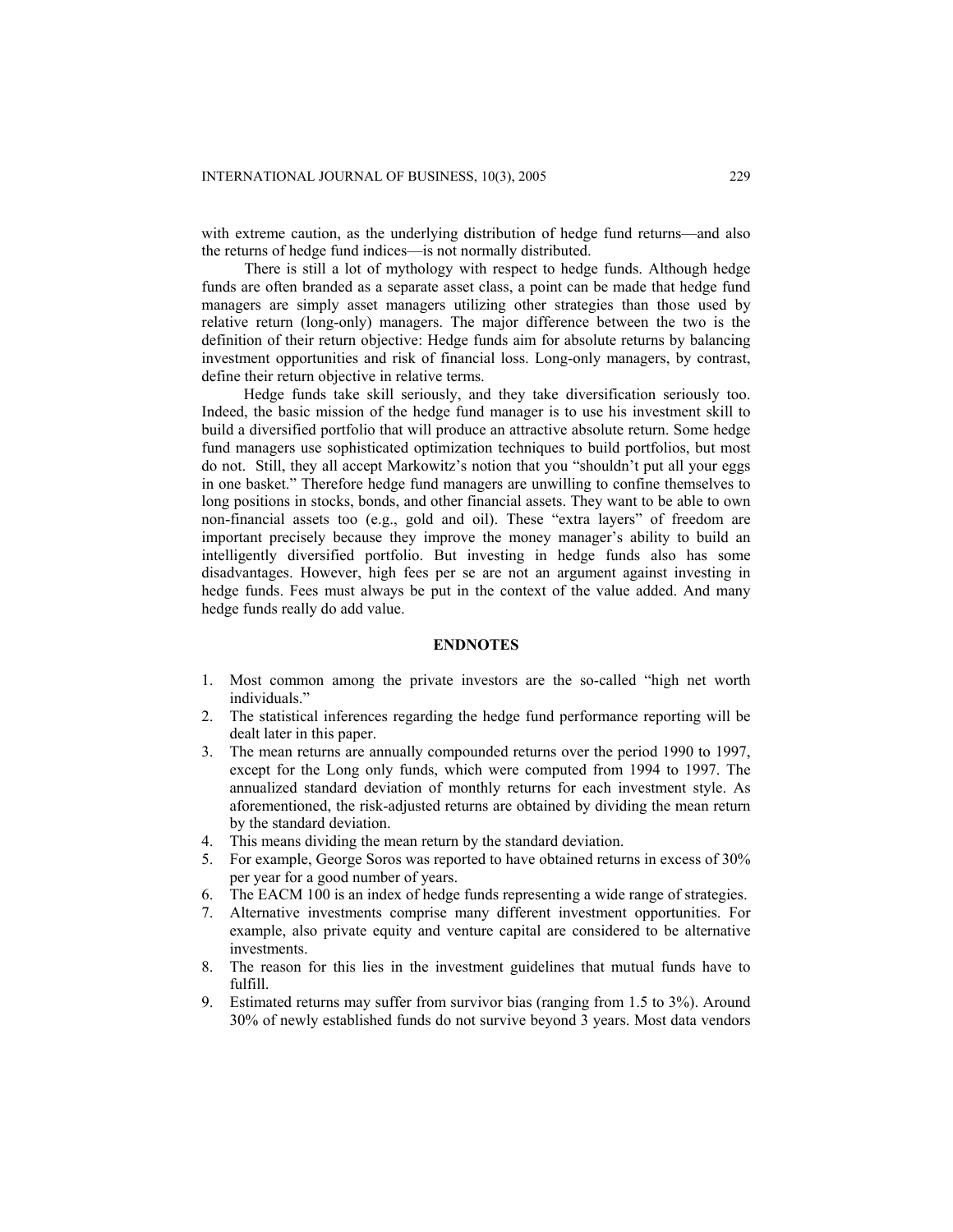(with the exception of Tuna) do incorporate funds that have ceased to exist in their index to avoid this.

- 10. A reference to the tendency of many financial instrument price and return distributions to have more observations in the tails and to be thinner in the midrange than a normal distribution. Assets that are prone to price jumps tend to exhibit fat-tailed distributions.
- 11. Examples for such measures are the Sharpe ratio and the Treynor ratio.
- 12. The Sharpe ratio is defined as the expected excess return of the portfolio over the risk-free asset divided by the standard deviation.

#### **REFERENCES**

- Brooks, C., and H.M. Kat, 2001, "The Statistical Properties of Hedge Fund Index Returns and Their Implications for Investors." Working Paper, ISMA Discussion Papers in Finance.
- Brown, S. J., W. N. Goetzmann, R. G. Ibbotson, and S. A. Ross, 1992, "Survivorship Bias in Performance Studies." *Review of Financial Studies*, Vol. 5, No. 4, pp. 553- 580.
- Brown, S. J., W. N. Goetzmann, and R. G. Ibbotson, 1999, "Offshore Hedge Funds: Survival and Performance, 1989-1995." *Journal of Business*, Vol. 72, No. 1, pp. 91-117.
- Drobetz, W., and F. Köhler, 2002, "The Contribution of Asset Allocation Policy to Portfolio Performance." *Financial Markets and Portfolio Management*, Vol. 16, February 2002, pp. 219-231.
- Eichengreen, B., and D. Mathieson, 1998, "Hedge Funds and Financial Market Dynamics." Occasional Paper No. 166, International Monetary Fund, Washington D.C.
- Elton, E., M. Grube,r and C. Blake, 1996, "The Persistence of Risk-Adjusted Mutual Fund Performance." *Journal of Business*, Vol. 69, No. 2, pp. 133-157.
- Fama, E. F., 1970, "Efficient Capital Markets: A Review of Theory and Empirical Work." *Journal of Finance*, Vol. 25, May 1970, pp. 383-418.
- Fung, W., and D. A. Hsieh, 1999, "A Primer on Hedge Funds." *Journal of Empirical Finance*, Vol. 6, pp. 309-331.
- Fung, W., and D. A. Hsieh, 2000, "Performance Characteristics of Hedge Funds and Commodity Funds: Natural versus Spurious Biases." *Journal of Financial and Quantitative Analysis*, Vol. 35, pp. 291-307.
- Fung, W., and D. A. Hsieh, 2001, "The Risk in Hedge-Fund Strategies: Theory and Evidence from Trend Followers." *Review of Financial Studies*, Vol. 14, pp. 313- 341.
- Grinblatt, M., and S. Titman, 1989, "Mutual Fund Performance: An Analysis of Quarterly Portfolio Holdings." *Journal of Business*, Vol. 62, No. 2, pp. 393-416.
- Gross, P. S., 2004, "Tax Planning For Offshore Hedge Funds—The Potential Benefits of Investing in a PFIC." *Journal of Taxation of Investments*, Winter 2004, Vol. 21, pp. 187-195.